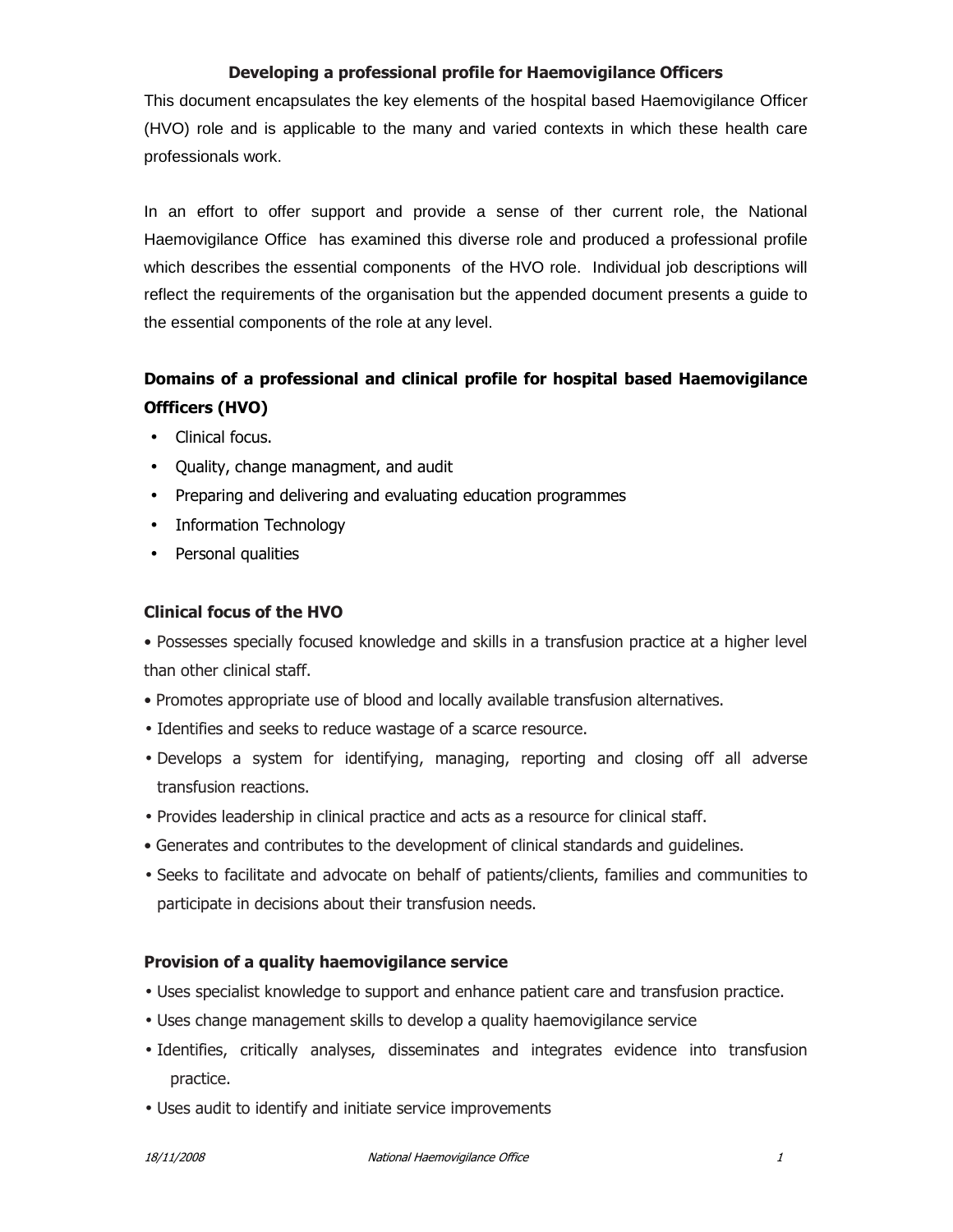- Uses risk management tools to address and manage adverse transfusion events and all quality incidents.
- Communicates and networks the haemovigilance agenda at department, hospital and regional level.

### Preparing, delivering and evaluating education programmes

- Delivers and where appropriate facilitates education and training on all aspects of the transfusion process to all staff engaged in transfusion process.
- Evaluates effectiveness of education and training provided.
- Establishes and maintains an appropriate training record management system for transfusion education programmes at local level.
- Educates patients/clients and families in relation to their healthcare needs in the specialist area of practice.
- Identifies own Continuing Professional Development (CPD) needs and engages accordingly.

### Information Technology

• Proficiency in IT skills to fulfil role.

### Personal Qualities

- Confidence, persistence, motivation
- Ability to identify and build key relationships for effective working
- Excellent communication and negotiation skills